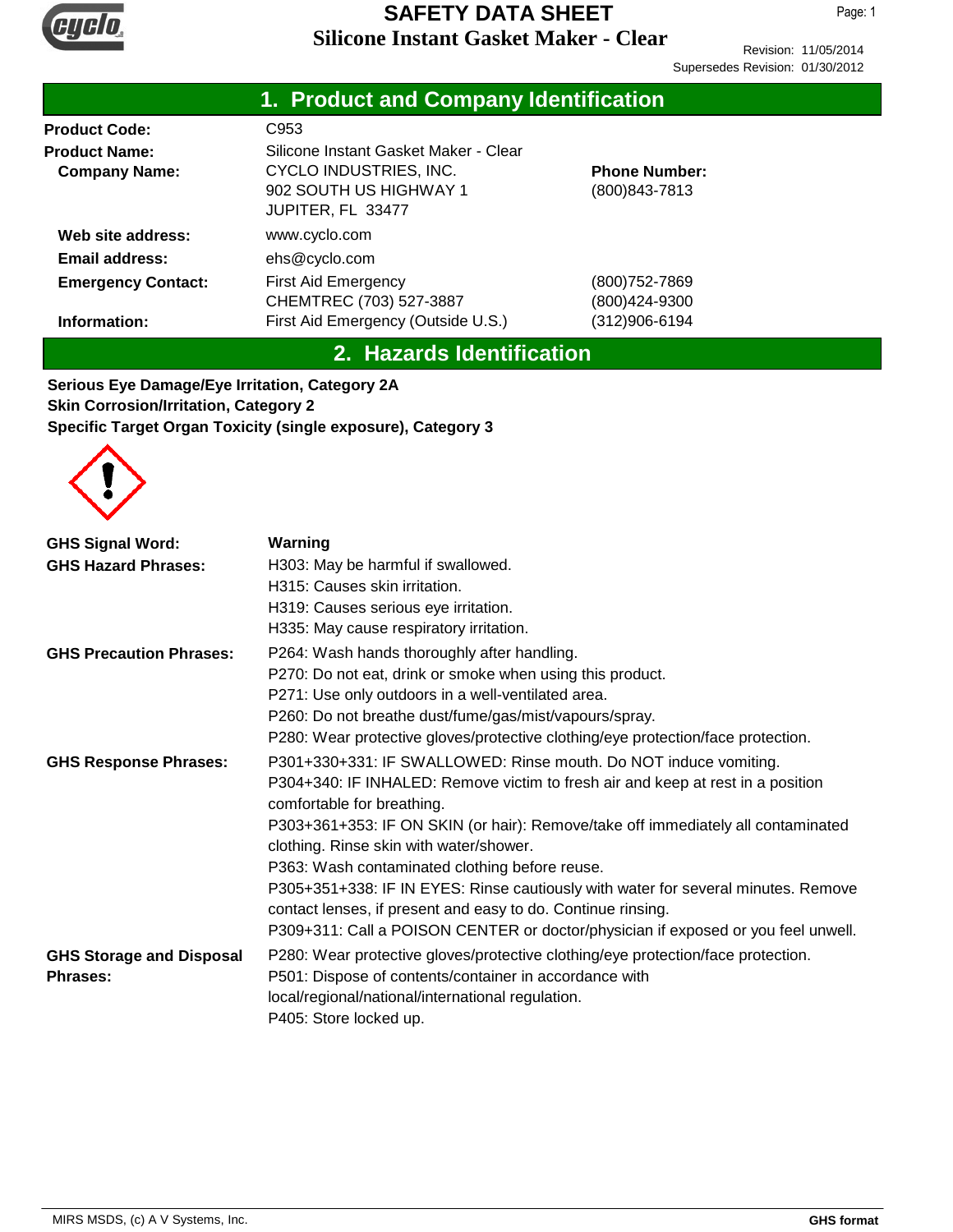

Revision: 11/05/2014

Supersedes Revision: 01/30/2012

# **Potential Health Effects**

**(Acute and Chronic):**

| 3. Composition/Information on Ingredients                                      |                                                                                                                                                                                                                                                                                                                                                                                                                                                                                                                                                                                                                                     |  |  |  |  |
|--------------------------------------------------------------------------------|-------------------------------------------------------------------------------------------------------------------------------------------------------------------------------------------------------------------------------------------------------------------------------------------------------------------------------------------------------------------------------------------------------------------------------------------------------------------------------------------------------------------------------------------------------------------------------------------------------------------------------------|--|--|--|--|
| CAS#                                                                           | <b>Hazardous Components (Chemical Name)</b><br>Concentration                                                                                                                                                                                                                                                                                                                                                                                                                                                                                                                                                                        |  |  |  |  |
| 17689-77-9                                                                     | $1.0 - 5.0 %$<br>Ethyltriacetoxysilane                                                                                                                                                                                                                                                                                                                                                                                                                                                                                                                                                                                              |  |  |  |  |
| 4253-34-3                                                                      | Methyltriacetoxysilane<br>$1.0 - 5.0 %$                                                                                                                                                                                                                                                                                                                                                                                                                                                                                                                                                                                             |  |  |  |  |
|                                                                                | <b>4. First Aid Measures</b>                                                                                                                                                                                                                                                                                                                                                                                                                                                                                                                                                                                                        |  |  |  |  |
| <b>Emergency and First Aid</b><br><b>Procedures:</b>                           | If swallowed, rinse mouth. Do NOT induce vomiting. If inhaled, remove victim to fresh air<br>and keep at rest in a position comfortable for breathing. If on skin, remove/take off<br>immediately all contaminated clothing. Rinse skin with water/shower. Wash contaminated<br>clothing before reuse. If in eyes, rinse cautiously with water for several minutes. Remove<br>contact lenses, if present and easy to do. Continue rinsing. Call physician immediately if<br>adverse reaction occurs.                                                                                                                                |  |  |  |  |
|                                                                                | <b>5. Fire Fighting Measures</b>                                                                                                                                                                                                                                                                                                                                                                                                                                                                                                                                                                                                    |  |  |  |  |
| Flash Pt:                                                                      | > 212.00 F (100.0 C) Method Used: Closed Cup                                                                                                                                                                                                                                                                                                                                                                                                                                                                                                                                                                                        |  |  |  |  |
| <b>Explosive Limits:</b>                                                       | LEL: No data.<br>UEL: No data.                                                                                                                                                                                                                                                                                                                                                                                                                                                                                                                                                                                                      |  |  |  |  |
| <b>Autoignition Pt:</b>                                                        | No data.                                                                                                                                                                                                                                                                                                                                                                                                                                                                                                                                                                                                                            |  |  |  |  |
|                                                                                | Suitable Extinguishing Media: On large fires use dry chemical, foam or water spray. On small fires use CO2, dry<br>chemical or water spray. Water can be used to cool fire exposed containers.                                                                                                                                                                                                                                                                                                                                                                                                                                      |  |  |  |  |
| <b>Fire Fighting Instructions:</b>                                             | Self-contained breathing apparatus and protective clothing should be worn in fighting<br>large fires involving chemicals. Determine the need to evacuate or isolate the area<br>according to your local emergency plan. Use water spray to keep fire exposed containers<br>cool.                                                                                                                                                                                                                                                                                                                                                    |  |  |  |  |
| <b>Flammable Properties and</b><br>Hazards:                                    | No data available.                                                                                                                                                                                                                                                                                                                                                                                                                                                                                                                                                                                                                  |  |  |  |  |
|                                                                                | 6. Accidental Release Measures                                                                                                                                                                                                                                                                                                                                                                                                                                                                                                                                                                                                      |  |  |  |  |
| <b>Steps To Be Taken In Case</b><br><b>Material Is Released Or</b><br>Spilled: | Observe all personal protection equipment recommendations described in Sections 5 and<br>8. Wipe up or scrape up and contain for salvage or disposal. Clean area as appropriate<br>since spilled materials, even in small quantities, may present a slip hazard. Final cleaning<br>may require use of steam, solvents or detergents. Dispose of saturated absorbent or<br>cleaning materials appropriately, since spontaneous heating may occur. Local, state and<br>federal laws and regulations may apply to releases and disposal of this material, as well<br>as those materials and items employed in the cleanup of releases. |  |  |  |  |
|                                                                                | <b>7. Handling and Storage</b>                                                                                                                                                                                                                                                                                                                                                                                                                                                                                                                                                                                                      |  |  |  |  |
| <b>Precautions To Be Taken in</b><br>Handling:                                 | Wash hands thoroughly after handling. Do not eat, drink or smoke when using this<br>product. Use only outdoors in a well-ventilated area. Do not breathe<br>dust/fume/gas/mist/vapours/spray. Wear protective gloves/protective clothing/eye<br>protection/face protection. Keep out of the reach of children.                                                                                                                                                                                                                                                                                                                      |  |  |  |  |
| <b>Precautions To Be Taken in</b><br>Storing:                                  | Use reasonable care and store away from oxidizing materials. Keep container closed and<br>store away from water or moisture.                                                                                                                                                                                                                                                                                                                                                                                                                                                                                                        |  |  |  |  |

#### **8. Exposure Controls/Personal Protection**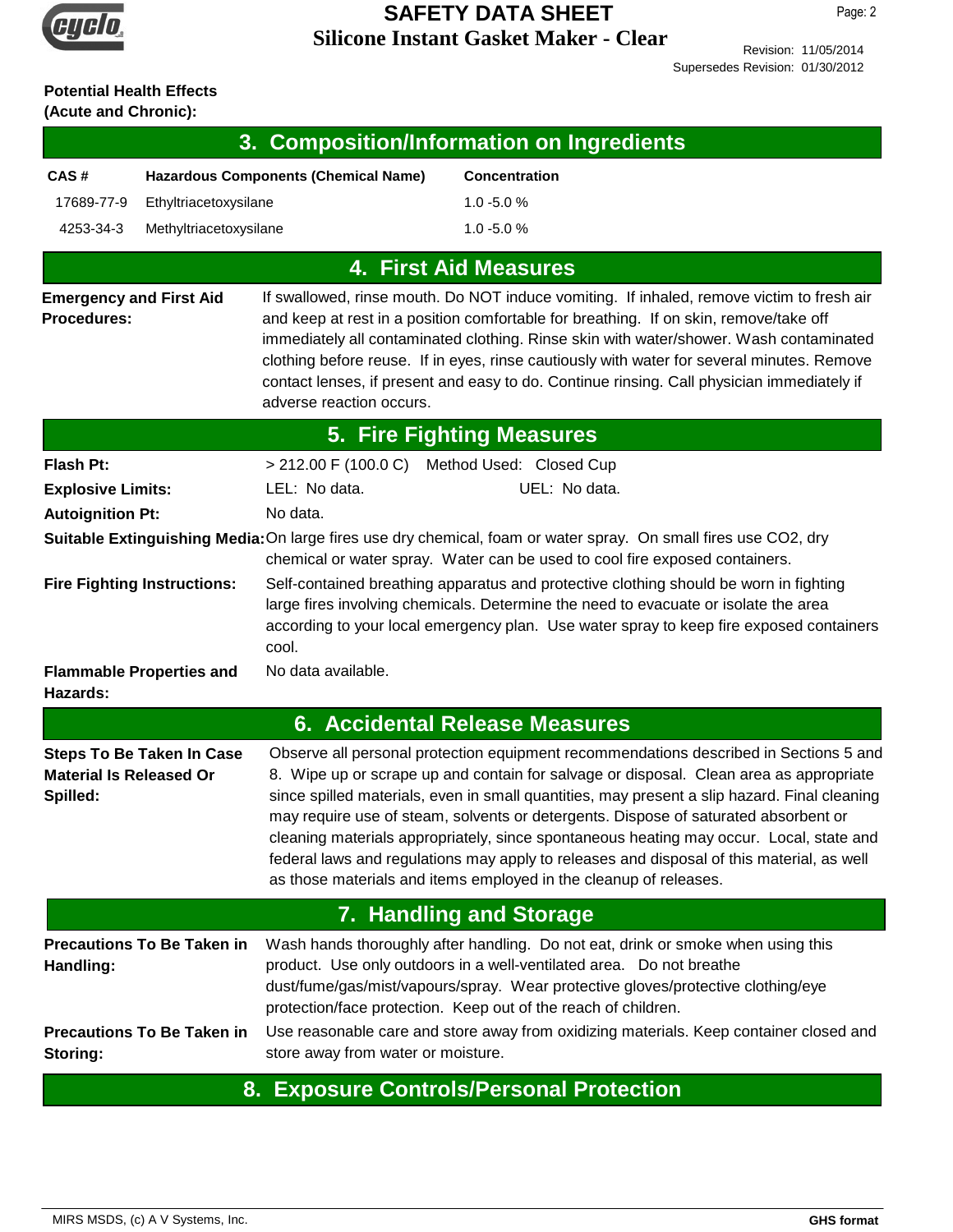

|                                 | Revision: 11/05/2014 |
|---------------------------------|----------------------|
| Supersedes Revision: 01/30/2012 |                      |

| CAS#                                                        | <b>Partial Chemical Name</b>                                 |                                                                                                                                                                                                                                                                                                                                                                                                                                                                                                                 | <b>OSHA TWA</b>                                                                                                | <b>ACGIH TWA</b> | <b>Other Limits</b> |
|-------------------------------------------------------------|--------------------------------------------------------------|-----------------------------------------------------------------------------------------------------------------------------------------------------------------------------------------------------------------------------------------------------------------------------------------------------------------------------------------------------------------------------------------------------------------------------------------------------------------------------------------------------------------|----------------------------------------------------------------------------------------------------------------|------------------|---------------------|
| 17689-77-9                                                  | Ethyltriacetoxysilane                                        |                                                                                                                                                                                                                                                                                                                                                                                                                                                                                                                 | No data.                                                                                                       | No data.         | No data.            |
| 4253-34-3                                                   | Methyltriacetoxysilane                                       |                                                                                                                                                                                                                                                                                                                                                                                                                                                                                                                 | No data.                                                                                                       | No data.         | No data.            |
| <b>Respiratory Equipment</b><br>(Specify Type):             |                                                              | Respiratory protection is not needed under ambient conditions. If vapor/mist/dust/fumes<br>are generated when material is heated or handled, the following is advised. General and<br>local exhaust ventilation is recommended to maintain vapor exposures below<br>recommended limits. Where concentrations are above recommended limits or are<br>unknown, appropriate respiratory protection should be worn. Follow OSHA respirator<br>regulations (29CFR 1910.134) and use NIOSH/MSHA approved respirators. |                                                                                                                |                  |                     |
| <b>Eye Protection:</b>                                      |                                                              | Safety glasses at a minimum.                                                                                                                                                                                                                                                                                                                                                                                                                                                                                    |                                                                                                                |                  |                     |
| <b>Protective Gloves:</b>                                   |                                                              | Nitrile, rubber, butyl rubber.                                                                                                                                                                                                                                                                                                                                                                                                                                                                                  |                                                                                                                |                  |                     |
|                                                             | <b>Other Protective Clothing:</b>                            | No data available.                                                                                                                                                                                                                                                                                                                                                                                                                                                                                              |                                                                                                                |                  |                     |
| <b>Engineering Controls</b>                                 |                                                              |                                                                                                                                                                                                                                                                                                                                                                                                                                                                                                                 | Use respiratory protection unless adequate local exhaust ventilation is provided or                            |                  |                     |
| (Ventilation etc.):                                         |                                                              | exposure assessment demonstrates that exposures are within recommended exposure<br>guidelines. IH personnel can assist in judging the adequacy of existing engineering<br>controls.                                                                                                                                                                                                                                                                                                                             |                                                                                                                |                  |                     |
|                                                             |                                                              |                                                                                                                                                                                                                                                                                                                                                                                                                                                                                                                 | 9. Physical and Chemical Properties                                                                            |                  |                     |
| <b>Physical States:</b>                                     |                                                              | [X] Liquid<br>[ ] Gas                                                                                                                                                                                                                                                                                                                                                                                                                                                                                           | [X ] Solid                                                                                                     |                  |                     |
| <b>Appearance and Odor:</b>                                 |                                                              | Black paste with acetic acid odor.                                                                                                                                                                                                                                                                                                                                                                                                                                                                              |                                                                                                                |                  |                     |
| <b>Melting Point:</b>                                       |                                                              | No data.                                                                                                                                                                                                                                                                                                                                                                                                                                                                                                        |                                                                                                                |                  |                     |
| <b>Boiling Point:</b>                                       |                                                              | No data.                                                                                                                                                                                                                                                                                                                                                                                                                                                                                                        |                                                                                                                |                  |                     |
|                                                             | No data.<br><b>Autoignition Pt:</b>                          |                                                                                                                                                                                                                                                                                                                                                                                                                                                                                                                 |                                                                                                                |                  |                     |
| <b>Flash Pt:</b>                                            |                                                              |                                                                                                                                                                                                                                                                                                                                                                                                                                                                                                                 | > 212.00 F (100.0 C) Method Used: Closed Cup                                                                   |                  |                     |
| <b>Explosive Limits:</b>                                    |                                                              | LEL: No data.<br>UEL: No data.                                                                                                                                                                                                                                                                                                                                                                                                                                                                                  |                                                                                                                |                  |                     |
|                                                             | 1.007<br>Specific Gravity (Water = 1):<br>at 25.0 C (77.0 F) |                                                                                                                                                                                                                                                                                                                                                                                                                                                                                                                 |                                                                                                                |                  |                     |
| Vapor Pressure (vs. Air or<br>$mm Hg$ :                     |                                                              | No data.                                                                                                                                                                                                                                                                                                                                                                                                                                                                                                        |                                                                                                                |                  |                     |
|                                                             | Vapor Density (vs. $Air = 1$ ):                              | No data.                                                                                                                                                                                                                                                                                                                                                                                                                                                                                                        |                                                                                                                |                  |                     |
| <b>Evaporation Rate:</b>                                    |                                                              | No data.                                                                                                                                                                                                                                                                                                                                                                                                                                                                                                        |                                                                                                                |                  |                     |
| <b>Solubility in Water:</b>                                 | No data.                                                     |                                                                                                                                                                                                                                                                                                                                                                                                                                                                                                                 |                                                                                                                |                  |                     |
| <b>Percent Volatile:</b>                                    |                                                              | 2.9 % by weight.                                                                                                                                                                                                                                                                                                                                                                                                                                                                                                |                                                                                                                |                  |                     |
| <b>10. Stability and Reactivity</b>                         |                                                              |                                                                                                                                                                                                                                                                                                                                                                                                                                                                                                                 |                                                                                                                |                  |                     |
| <b>Stability:</b>                                           |                                                              | Unstable [ ]                                                                                                                                                                                                                                                                                                                                                                                                                                                                                                    | Stable [X]                                                                                                     |                  |                     |
| <b>Conditions To Avoid -</b><br>Instability:                |                                                              | No data available.                                                                                                                                                                                                                                                                                                                                                                                                                                                                                              |                                                                                                                |                  |                     |
| <b>Avoid:</b>                                               |                                                              | hazardous vapors to form.                                                                                                                                                                                                                                                                                                                                                                                                                                                                                       | Incompatibility - Materials To Oxidizing material can cause a reaction. Water, moisture or humid air can cause |                  |                     |
| <b>Byproducts:</b>                                          |                                                              | Hazardous Decomposition Or No data available.                                                                                                                                                                                                                                                                                                                                                                                                                                                                   |                                                                                                                |                  |                     |
| <b>Possibility of Hazardous</b><br><b>Reactions:</b>        |                                                              | Will occur [ ]                                                                                                                                                                                                                                                                                                                                                                                                                                                                                                  | Will not occur [X]                                                                                             |                  |                     |
| <b>Conditions To Avoid -</b><br><b>Hazardous Reactions:</b> |                                                              | No data available.                                                                                                                                                                                                                                                                                                                                                                                                                                                                                              |                                                                                                                |                  |                     |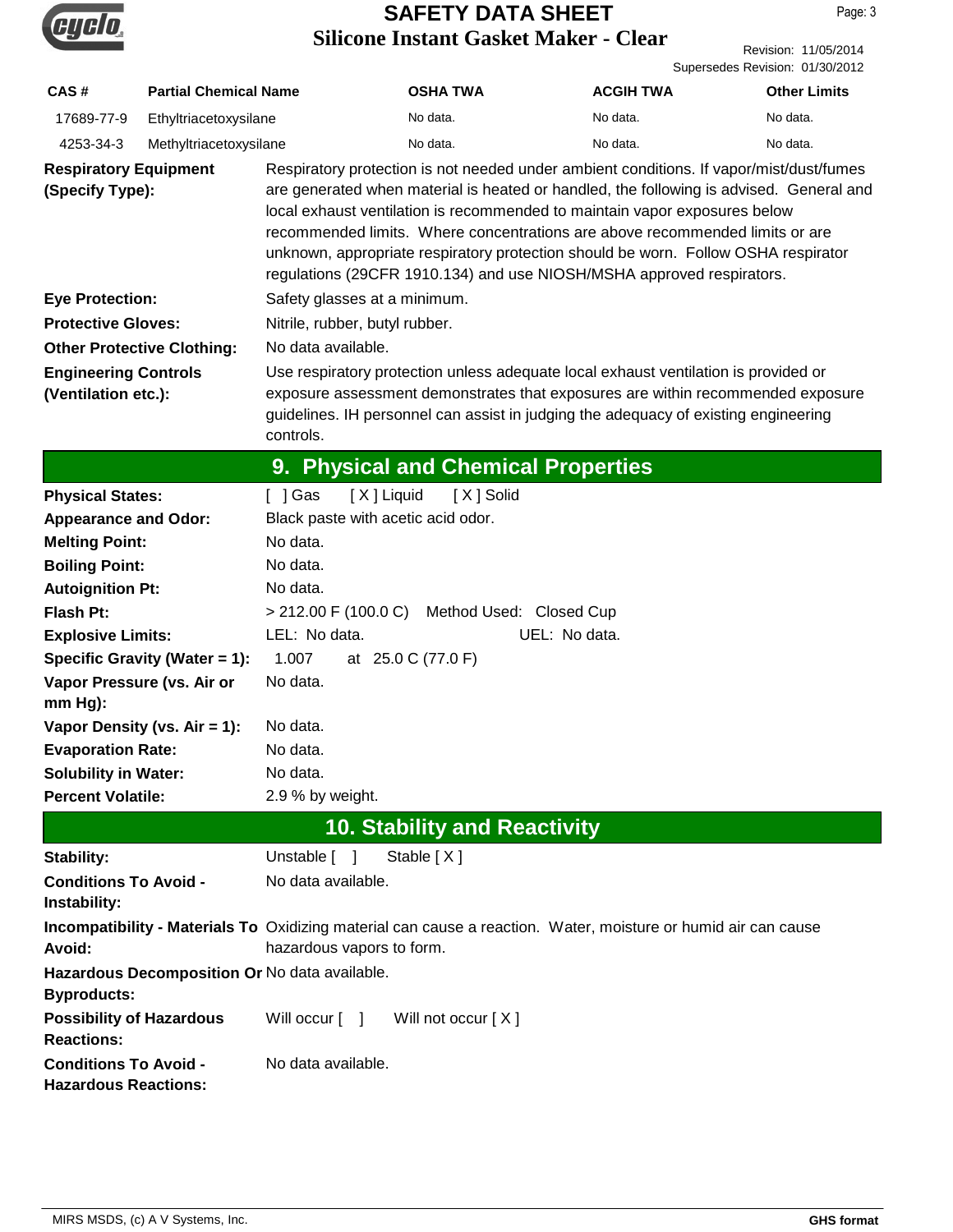

Revision: 11/05/2014 Supersedes Revision: 01/30/2012

| <b>11. Toxicological Information</b>      |                                                                                                                                                                         |                                                                                                       |                                                                                                                                                                                                                                                                |             |              |              |
|-------------------------------------------|-------------------------------------------------------------------------------------------------------------------------------------------------------------------------|-------------------------------------------------------------------------------------------------------|----------------------------------------------------------------------------------------------------------------------------------------------------------------------------------------------------------------------------------------------------------------|-------------|--------------|--------------|
|                                           | <b>Toxicological Information:</b>                                                                                                                                       | No data available.                                                                                    |                                                                                                                                                                                                                                                                |             |              |              |
| CAS#                                      |                                                                                                                                                                         | <b>Hazardous Components (Chemical Name)</b>                                                           | <b>NTP</b>                                                                                                                                                                                                                                                     | <b>IARC</b> | <b>ACGIH</b> | <b>OSHA</b>  |
| 17689-77-9                                | Ethyltriacetoxysilane                                                                                                                                                   |                                                                                                       | n.a.                                                                                                                                                                                                                                                           | n.a.        | n.a.         | n.a.         |
| 4253-34-3                                 | Methyltriacetoxysilane                                                                                                                                                  |                                                                                                       | n.a.                                                                                                                                                                                                                                                           | n.a.        | n.a.         | n.a.         |
|                                           |                                                                                                                                                                         | <b>12. Ecological Information</b>                                                                     |                                                                                                                                                                                                                                                                |             |              |              |
|                                           |                                                                                                                                                                         | No data available.                                                                                    |                                                                                                                                                                                                                                                                |             |              |              |
|                                           |                                                                                                                                                                         | <b>13. Disposal Considerations</b>                                                                    |                                                                                                                                                                                                                                                                |             |              |              |
| <b>Waste Disposal Method:</b>             |                                                                                                                                                                         | Dispose of contents/container in accordance with local/regional/national/international<br>regulation. |                                                                                                                                                                                                                                                                |             |              |              |
|                                           |                                                                                                                                                                         |                                                                                                       | <b>14. Transport Information</b>                                                                                                                                                                                                                               |             |              |              |
|                                           | <b>LAND TRANSPORT (US DOT):</b>                                                                                                                                         |                                                                                                       |                                                                                                                                                                                                                                                                |             |              |              |
| <b>UN/NA Number:</b>                      | <b>DOT Hazard Class:</b>                                                                                                                                                | <b>DOT Proper Shipping Name: Not-Restricted</b>                                                       |                                                                                                                                                                                                                                                                |             |              |              |
| <b>UN Number:</b><br><b>Hazard Class:</b> | <b>ADR/RID Shipping Name:</b><br><b>MARINE TRANSPORT (IMDG/IMO):</b><br><b>IMDG/IMO Shipping Name:</b><br>AIR TRANSPORT (ICAO/IATA):<br><b>ICAO/IATA Shipping Name:</b> | <b>LAND TRANSPORT (European ADR/RID):</b><br>Not-Restricted<br>Not-Restricted<br>Not-Restricted       |                                                                                                                                                                                                                                                                |             |              |              |
| <b>15. Regulatory Information</b>         |                                                                                                                                                                         |                                                                                                       |                                                                                                                                                                                                                                                                |             |              |              |
|                                           |                                                                                                                                                                         | EPA SARA (Superfund Amendments and Reauthorization Act of 1986) Lists                                 |                                                                                                                                                                                                                                                                |             |              |              |
| CAS#                                      |                                                                                                                                                                         | <b>Hazardous Components (Chemical Name)</b>                                                           | S. 302 (EHS)                                                                                                                                                                                                                                                   | S. 304 RQ   |              | S. 313 (TRI) |
| 17689-77-9<br>4253-34-3                   | Ethyltriacetoxysilane<br>Methyltriacetoxysilane                                                                                                                         |                                                                                                       | No<br>No                                                                                                                                                                                                                                                       | No<br>No    | No<br>No     |              |
|                                           |                                                                                                                                                                         |                                                                                                       |                                                                                                                                                                                                                                                                |             |              |              |
| CAS#<br>17689-77-9                        | Ethyltriacetoxysilane                                                                                                                                                   | <b>Hazardous Components (Chemical Name)</b>                                                           | <b>Other US EPA or State Lists</b><br>CAA HAP, ODC: No; CWA NPDES: No; TSCA: Yes -<br>Inventory; CA PROP.65: No; CA TAC, Title 8: No; MA<br>Oil/HazMat: No; MI CMR, Part 5: No; NC TAP: No; NJ EHS:<br>No; NY Part 597: No; PA HSL: No; SC TAP: No; WI Air: No |             |              |              |
| 4253-34-3                                 | Methyltriacetoxysilane                                                                                                                                                  |                                                                                                       | CAA HAP, ODC: No; CWA NPDES: No; TSCA: Yes -<br>Inventory; CA PROP.65: No; CA TAC, Title 8: No; MA<br>Oil/HazMat: No; MI CMR, Part 5: No; NC TAP: No; NJ EHS:<br>No; NY Part 597: No; PA HSL: No; SC TAP: No; WI Air: No                                       |             |              |              |
| CAS#                                      | <b>Hazardous Components (Chemical Name)</b>                                                                                                                             |                                                                                                       | <b>International Regulatory Lists</b>                                                                                                                                                                                                                          |             |              |              |
| 17689-77-9                                | Ethyltriacetoxysilane                                                                                                                                                   |                                                                                                       | Canadian DSL: Yes; Canadian NDSL: No; Taiwan TCSCA:<br>Yes                                                                                                                                                                                                     |             |              |              |
| 4253-34-3                                 | Methyltriacetoxysilane                                                                                                                                                  |                                                                                                       | Canadian DSL: Yes; Canadian NDSL: No; Taiwan TCSCA:<br>Yes                                                                                                                                                                                                     |             |              |              |